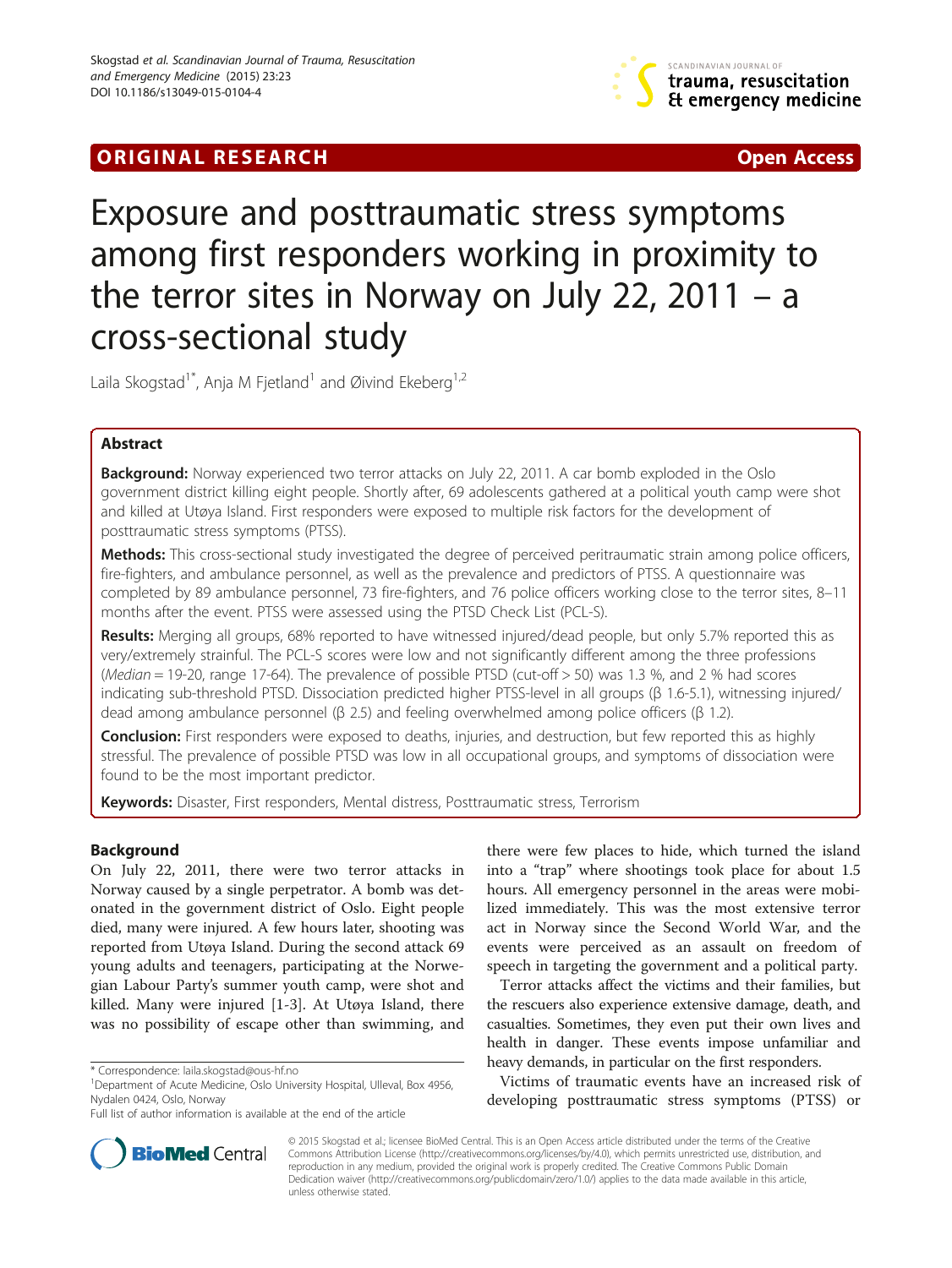posttraumatic stress disorder (PTSD). The diagnosis of PTSD requires a severe traumatic event. Rescue workers experience traumatic events repeatedly and report more current PTSD (10%) than the general population (3.5%) [[4\]](#page-8-0). Among the different groups of rescue workers, there is a higher reported prevalence of PTSD in ambulance personnel [[4](#page-8-0)].

Many traumatic events can lead to PTSD, in particular prolonged trauma, events caused by human evil (i.e., terrorism) [[5](#page-8-0)], and events involving children [\[6\]](#page-8-0). There are divergent findings about specific risk factors for rescue workers, although high level of exposure to the traumatic event (e.g., working close to the site), assisting survivors or close contact with the victims and shortage of supplies and resources [[6](#page-8-0)] are predisposing. Intense fear, lack of control, peritraumatic dissociation, and perceived personal threat, are additional risk factors. After the event, lack of social support [[7](#page-8-0)] and intercurrent life stress [\[8](#page-8-0)] are variables that predict PTSD.

Occupational stress [[9\]](#page-8-0) is important, but there is disagreement about whether previous experience with disasters or repeated traumatic experiences [\[6,10](#page-8-0)], longer job experience/training, and age [\[4,5,8](#page-8-0)] are risk factors or protective factors. In contrast to studies of civilians, there is no difference in the prevalence of PTSD between female and male rescue workers [\[11](#page-8-0)].

As terror attacks are seldom in most Western countries, when it happens, rescue workers face unfamiliar tasks, more destruction and danger than they are used to. As several rescue workers develop posttraumatic problems after terror attacks, it is important to study the rather few serious terror attacks that are faced.

Thus, the main aims of the present study were to investigate the degree of perceived peritraumatic strain as well as the prevalence and predictors of PTSS among first responders (police officers, fire-fighters, and ambulance personnel) working close to the sites of the terror attacks.

#### Methods

This cross-sectional study investigated personnel involved in the rescue operation after the terror attacks in Norway on July 22, 2011. The questionnaire included background variables, contribution, and experiences during the rescue operations, and how the event affected them. They were distributed between March and June 2012, approximately 8 – 11 months after the terror attacks (mean = 10 months). A reminder was sent one month after the first request. The study was anonymous and the questionnaire was distributed with an information letter. The return of the questionnaire was assumed to imply informed consent.

#### Material

Since working in proximity to the disaster site has been found to predict PTSS, professional first responder such

as ambulance personnel (including nurses, physicians, and helicopter emergency medical service working at the site of terror), fire-fighters and police officers working either in the government district, at Utøya Island or both were included. These subgroups were selected from the total population (see flow chart).

The National Police Directorate included personnel from Oslo, Asker/Baerum, and the northern district of Buskerud. Fire-fighters from 10 independent units in four counties, and ambulance personnel from 18 units in six counties participated. A leader from each unit was contacted. The leaders were responsible for the distribution and collection of the questionnaires.

Of those responding in the main study, 89/126 (71%) of the ambulance personnel worked close to the site of terror. The corresponding numbers for police was 76/ 253 (30%) and for fire-fighters 73/102 (72%). The majority of the police officers had other obligations, like securing other possible terror targets, investigation and research operations. Figure [1](#page-2-0) shows the flow chart.

#### **Assessments**

Most of the items included in the questionnaire were developed by The Norwegian Centre for Violence and Stress Studies and used in a cross-sectional study of the Norwegian personnel mobilized during the 2004 tsunami disaster [[12\]](#page-8-0). A replica of that study, thus, made it possible to compare data from two samples of Norwegian rescue workers.

Sociodemographic characteristics were collected in terms of age, sex, the working sites and tasks during the rescue operation. Most of these data are summarized in Table [1.](#page-3-0)

Witnessing was measured using seven items: witnessing disaster victims (1) searching for next of kin; (2) in despair at the campsite; (3) with major physical injuries; (4) dead bodies; (5) physical contact with dead bodies; (6) body parts; and (7) strong smells or other sensory perceptions. A two-factor solution was found: witnessing a) people in despair (item 1-2); b) people with major injuries/fatalities (item 3-7). All items were dichotomized (no/yes). The respondents also scored each item to what degree the stressor were perceived as strainful (not/ mildly /moderately, and very/extremely) (Figure [2](#page-3-0)).

Perceived threats were assessed with four self-designed items. Whether subjects experienced: (1) fear of explosion/shooting; (2) fear of being injured; (3) other risks/ uncertainty; and (4) concern for relatives/friends who might had been at the terror sites during the attacks. The response alternatives for all items were:  $0 = no$ , not experienced;  $1 = yes$ , but not strainful;  $2 = yes$ , moderately strainful; and 3 yes, very strainful (Figure [2\)](#page-3-0). Items 1-3 were summarized and named peritraumatic threat. The Cronbach's Alpha was .87.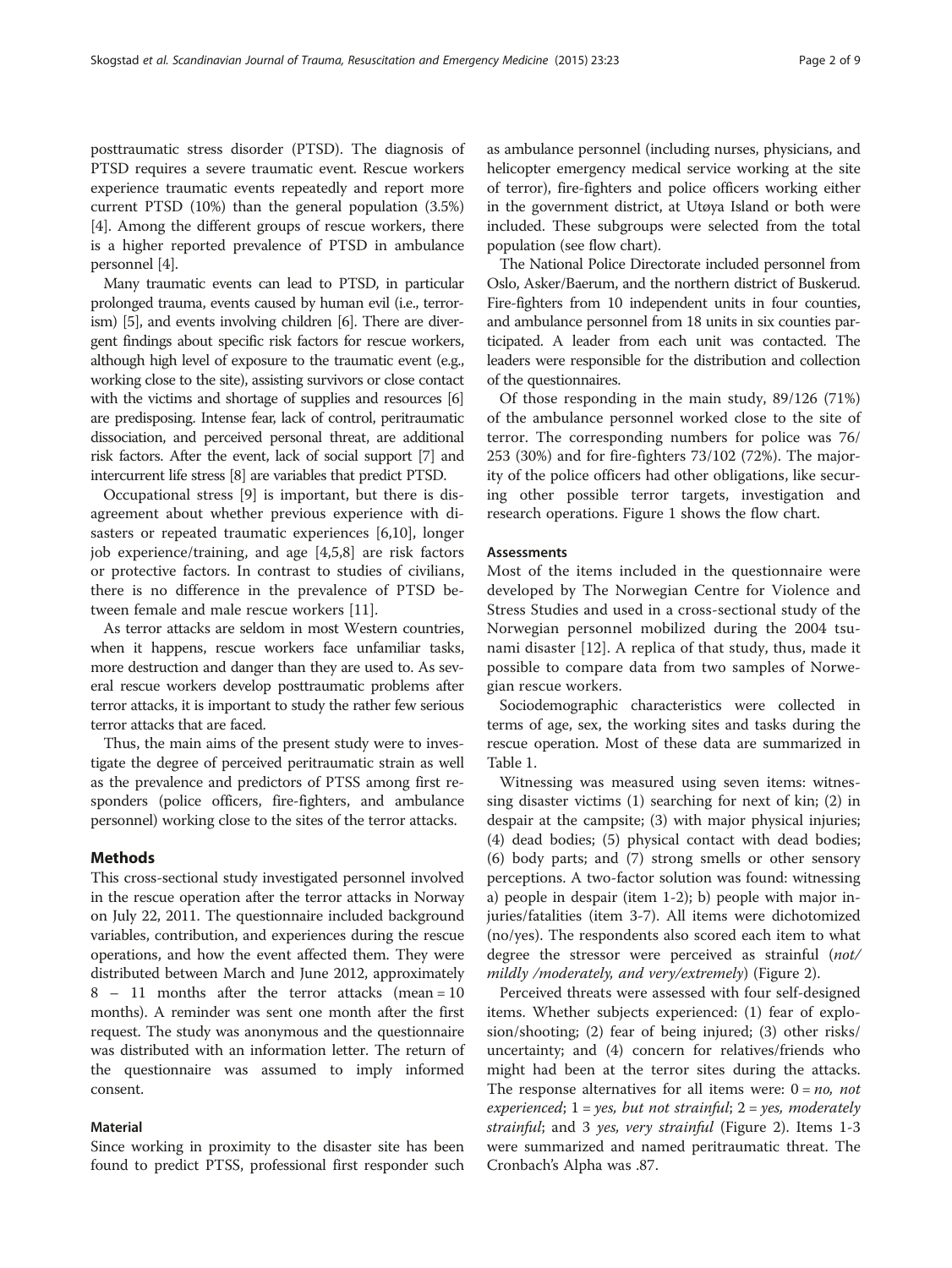<span id="page-2-0"></span>

#### Resources

The variable "We had sufficient resources to carry out satisfying work" was measured on a Likert scale  $1-5$ ,  $1=$ not at all,  $5 = to$  a very high degree. Results are reported with a median split score: 1-3 *(to a low degree)* and  $>3$ (to a high degree).

Peritraumatic dissociation and arousal during the rescue operations were assessed using eight items: (1) a feeling of "numbness"; (2) a feeling of not being aware of the surroundings; (3) a feeling that what you experienced was not real; (4) a feeling of not being yourself; (5) not remembering what happened, or only parts of it; (6) a feeling of sharpened attention; (7) reduced need for sleep and/or

rest; and (8) positive activation (more energy or an intense sense of coping). A five-point Likert scale was used:  $1 =$ not at all and  $5 = to$  a very high degree (Table [2](#page-4-0)). A factor analysis revealed two constructs; dissociation and arousal. Items 1-5 measure dissociation, and items 6-8 measure arousal. Cronbach's Alpha was .78 for dissociation and .76 for arousal.

#### Psychological responses

Two questions assessed perceived psychological responses: (a) did you feel overwhelmed; and (b) did you feel that you had no control? These items were scored on a five-point Likert scale:  $1 = not$  at all and  $5 = to$  a very high degree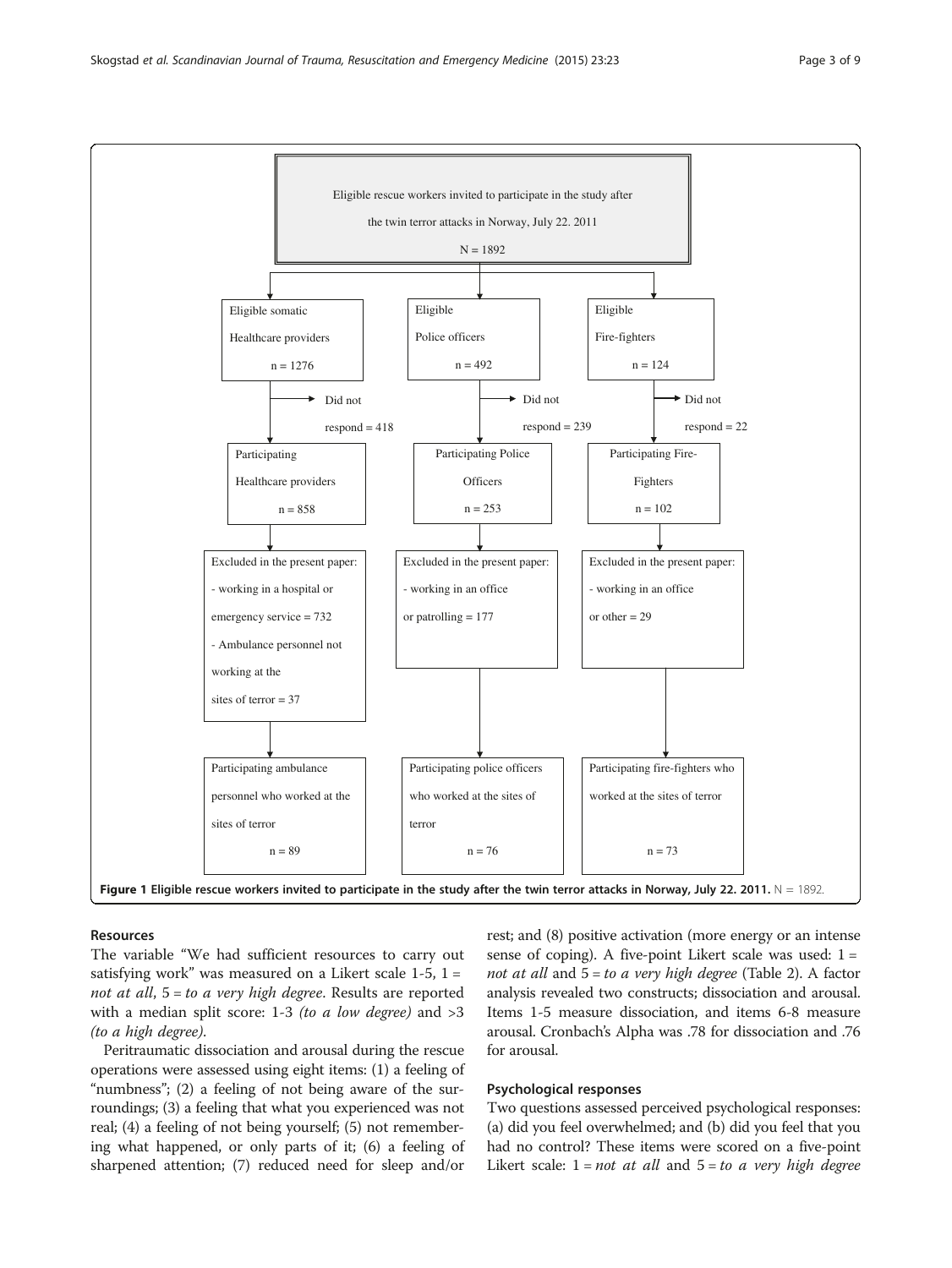| $N = 238, n$ (%)                                      | <b>Police officers</b><br>$n = 76$ | <b>Fire-fighters</b><br>$n = 73$ | Ambulance personnel<br>$n = 89$ | p-value     |
|-------------------------------------------------------|------------------------------------|----------------------------------|---------------------------------|-------------|
| Gender                                                |                                    |                                  |                                 | $< .001**$  |
| Male                                                  | 56 (75)                            | 71 (99)                          | 64 (72)                         |             |
| Age                                                   |                                    |                                  |                                 | $.009*$     |
| <30 years                                             | 15(20)                             | 7(10)                            | 29 (33)                         |             |
| 30-49 years                                           | 51 (68)                            | 52 (71)                          | 49 (55)                         |             |
| >50 years                                             | 9(12)                              | 14 (19)                          | 11(12)                          |             |
| Work experience in current organization               |                                    |                                  |                                 | $.006*$     |
| $<$ 1 year                                            | 6(8)                               | 1(1)                             | 5(6)                            |             |
| $1-5$ years                                           | 26(35)                             | 13(18)                           | 35 (39)                         |             |
| >5 years                                              | 43 (57)                            | 59 (81)                          | 49 (55)                         |             |
| <b>Training yes</b>                                   |                                    |                                  |                                 |             |
| Work experience in similar tasks                      | 55 (72)                            | 54 (74)                          | 54 (62)                         | ns          |
| Training on similar tasks                             | 64 (84)                            | 55 (75)                          | 66 (76)                         | ns          |
| Disaster drill                                        | 49 (64)                            | 47 (64)                          | 79 (90)                         | $<.001**$   |
| Experience of previous incident with $>$ 5 casualties | 15(20)                             | 20(27)                           | 29(33)                          | ns          |
| Sufficient resources. Scale 1-5                       | $2.8(2.6-3.1)$                     | $3.7(3.5-3.9)$                   | $3.7(3.5-4.0)$                  | $< .001$ ** |

<span id="page-3-0"></span>Table 1 Background characteristics, work experience, training and resources

Note:  $* p < .05, ** p < .001$ .

(Table [2\)](#page-4-0). Posttraumatic stress symptoms. The PTSD Checklist (PCL-S) [\[13](#page-8-0)], a widely used self-reported measure of PTSD, screened for PTSD symptoms [\[14\]](#page-8-0). Seventeen items assess the full domain of PTSD symptoms based on the Diagnostic and Statistical Manual of Mental Disorders Fourth edition (DSM-IV) [[15](#page-8-0)]. Each item was scored on a five-point Likert scale  $(1 = not at all, to 5 =$ very often) where the overall scores ranged from 17 to 85.

A score of 31 – 38 seems to be a common cut-off level to identify most PTSS cases [\[16,17](#page-8-0)] and a cut-off score of 50 has been used as an indicator of PTSD (Table [3\)](#page-4-0). In the present sample the Cronbach' Alpha was .91.

#### Statistical analysis

The data were presented as means with 95% confidence intervals, or percentages. In general there were few

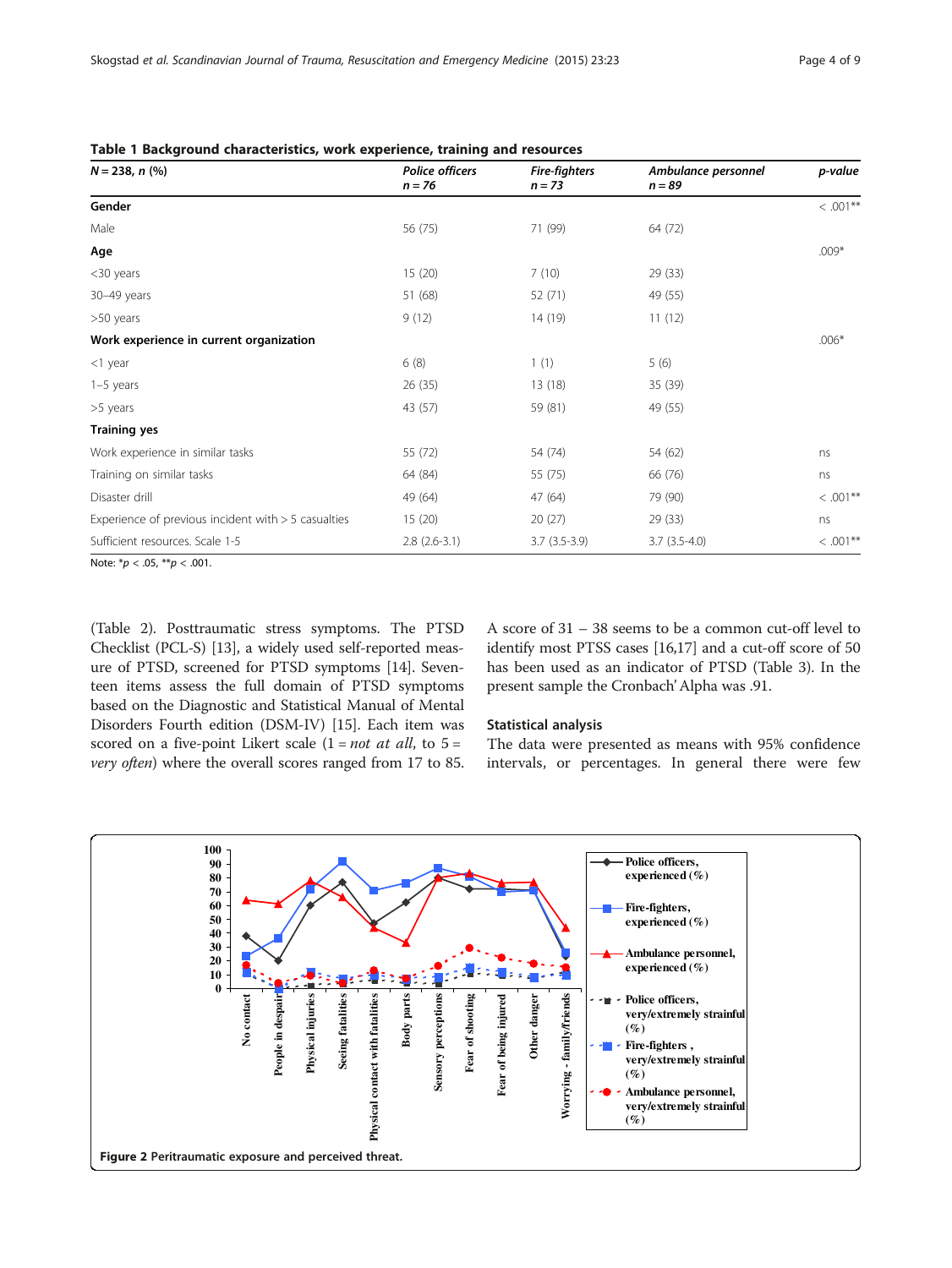<span id="page-4-0"></span>

| Mean (95% confidence interval)                               | <b>Police officers</b><br>$n = 76$ | <b>Fire-fighters</b><br>$n = 73$ | Ambulance personnel<br>$n = 89$ | p value   |  |
|--------------------------------------------------------------|------------------------------------|----------------------------------|---------------------------------|-----------|--|
| 1) Feeling of numbness                                       | $1.5(1.3-1.6)$                     | $1.6(1.4-1.8)$                   | $1.9(1.7-2.1)$                  | $<.05*$   |  |
| 2) Not being aware of the surroundings                       | $1.3(1.2-1.4)$                     | $1.4(1.2-1.6)$                   | $1.6(1.4-1.8)$                  | $<.05*$   |  |
| 3) Sense of unreality                                        | $2.2(1.9-2.4)$                     | $2.9(2.6-3.2)$                   | $2.7(2.5-3.0)$                  | $< .01*$  |  |
| 4) Feeling of not being "yourself"                           | $1.3(1.1-1.5)$                     | $1.3(1.2-1.5)$                   | $1.5(1.3-1.7)$                  | ns        |  |
| 5) Did not remember what happened or parts of the event      | $1.6(1.3-1.9)$                     | $1.3(1.2-1.5)$                   | $1.5(1.3-1.7)$                  | ns        |  |
| 6) Sharpened attention                                       | $3.8(3.5-4.0)$                     | $3.4(3.1-3.6)$                   | $3.7(3.4-3.9)$                  | $<.05*$   |  |
| 7) Reduced need for sleep/rest                               | $3.3(3.0-3.6)$                     | $2.1(1.8-2.4)$                   | $2.7(2.4-3.0)$                  | $<.001**$ |  |
| 8) Positive activation (more energy/intense sense of coping) | $3.2(2.9-3.4)$                     | $2.6(2.4-2.9)$                   | $2.9(2.7-3.2)$                  | $<.05*$   |  |
| 9) Overwhelmed/helpless                                      | $2.6(2.3-2.8)$                     | $2.6(2.4-2.8)$                   | $2.9(2.7-3.2)$                  | ns        |  |
| 10) Lack of control                                          | $2.5(2.2-2.8)$                     | $2.2$ (2.0-2.5)                  | $2.7(2.4-2.9)$                  | $<.05*$   |  |

Note. Dissociative symptoms (1-5), arousal (6-8), and lack of coping (9-10).

(Scale:  $1 = not$  at all and  $5 = to$  a very high degree).

 $*<sub>p</sub> < .05, **<sub>p</sub> < .001.$ 

missing data  $(0.4 - 1.7\%)$ . The witnessing items had a slightly higher percentage of missing data (1.9 - 6.7%) among responders. Where appropriate, the variables were dichotomized. Chi-squared and Kruskal–Wallis tests were used to compare proportions, and ANOVA was used to compare means. Linear regression analysis identified the predictors of PTSS. Each occupational group was analyzed separately. In the first part of the linear regression analysis each variable was univariately tested with the continuous PCL score (entry .05, and removal 1.0). Variables with a  $p$ -value < .05 were then included in the multivariate analyses (stepwise). Each group was tested separately in the multivariable analysis as well. SPSS (version 18.0, SPSS, Chicago, Il) was used.

#### Ethics

This study was anonymous, and approval from the Regional Ethics Committee was not required. Oslo University Hospital's Privacy Protection Supervisor approved the study. The data were stored on the research server at the hospital.

#### Results

Most of the police officers worked in the Oslo government district whereas the fire-fighters were located mainly at Utøya Island. Ambulance personnel worked either in Oslo, at Utøya Island, or at both sites (28%). Most of the first responders had over five years of work experience (police = 57%, fire-fighters = 81%, and ambulance personnel = 55%).

| The fire-fighters had significantly more work experience               |
|------------------------------------------------------------------------|
| $(\chi^2 = 14.5, p < .01)$ and were significantly older than the other |
| groups ( $\chi^2$ = 13.6, p < .01). Some had previous experience of    |
| working in incidents where five or more fatalities occurred            |
| (ambulance personnel = $33\%$ , police = $20\%$ , and fire-fighters =  |
| 27%, n.s.). The majority had previously trained on similar             |
| tasks (ambulance personnel, 76% vs. police, 84% vs. fire-              |
| fighters, 75%, n.s). A significantly higher number of ambu-            |
| lance personnel had participated in a disaster drill compared          |
| to the other groups (90% vs 64% vs 64%, $p < .001$ ).                  |

The first responders mainly performed work in which they were trained. The police were securing the sites, taking care of spectators, and searching for survivors and dead. The fire-fighters were securing the areas where the dead bodies were collected, searching for survivors and dead, taking care of injured people, and transportation, particularly of dead people. The ambulance personnel mainly performed first aid, triage assessments, and transport to hospital. Police officers reported to have fewer resources to perform their rescue work (mean: police 2.8 vs. fire-fighters 3.7 vs. ambulance personnel 3.7,  $p < .001$ ).

#### Peritraumatic exposure and perceived threat

In Figure [2](#page-3-0) peritraumatic exposure and perceived threat are presented. The fire-fighters often witnessed and had physical contact with dead and loose body parts, whereas the ambulance personnel more often witnessed

| Median (range) or $n$ (%)                 | <b>Police officers</b><br>$n = 76$ | <b>Fire-fighters</b><br>$n = 73$ | Ambulance personnel<br>$n = 89$ | p value |
|-------------------------------------------|------------------------------------|----------------------------------|---------------------------------|---------|
| PCL-S total score                         | $19(17-36)$                        | 19 (17-64)                       | 20 (17-64)                      | ns      |
| Score $\geq$ 50 possible PTSD case        | 0(0.0)                             | 2(2.7)                           | 1(1.1)                          | ns      |
| Score 35 - 49 possible sub-threshold PTSD | (1.3)                              | (1.4)                            | 3(3.4)                          | ns      |

Note: PTSD Checklist- specific version (PCL-S), range = 17- 85.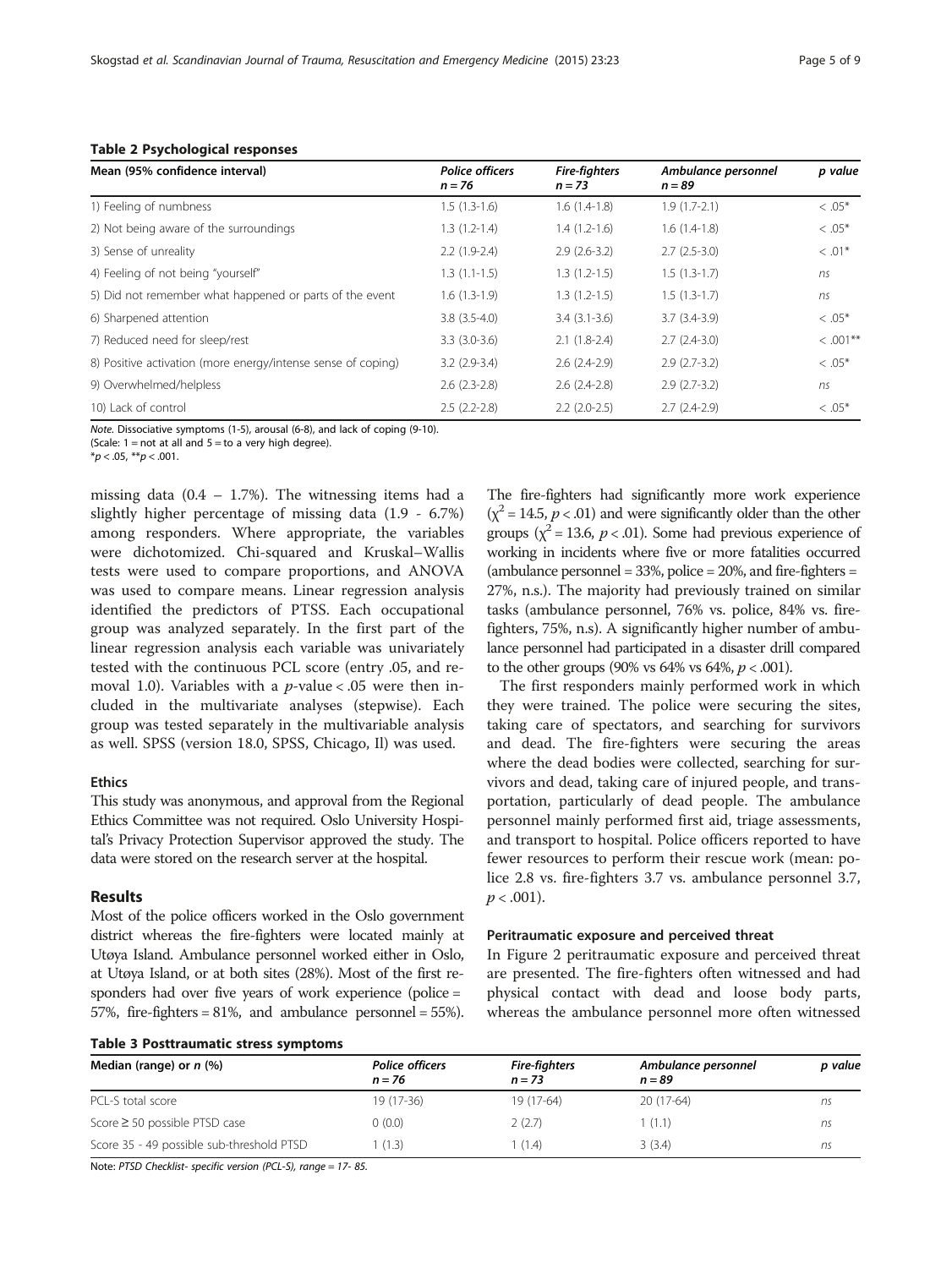people searching for next of kin and people in despair (items  $1 - 6$ ). Strong sensory perceptions (item 7) were experienced by > 80% (n.s. between groups). Threats (items 8 – 10) such as fear of shooting and being injured, were experienced by > 70 % (n.s. between groups). Worrying about next of kin (item 11) was more common in ambulance personnel (ambulance personnel = 44%, police = 23%, fire-fighters = 26%,  $p < .05$ ). There were no statistically significant differences among the proportions who reported the items as "very/extremely strainful.

#### Dissociative symptoms, arousal, and control

The levels of peritraumatic dissociation (Table [2,](#page-4-0) items a – e) were generally low, except moderate scores for sense of unreality (police,  $M = 2.2$  vs. fire-fighters,  $M = 2.9$  vs. ambulance personnel  $M = 2.7$ ,  $p > .01$ ). Significantly higher scores related to the arousal items (items  $f - h$ ) were found among police officers for the item "reduced need for sleep and rest" compared with the fire-fighters  $(p < .001)$ . The ambulance personnel had intermediate scores. All groups reported clearly sharpened attention (police,  $M = 3.8$  vs. fire-fighters,  $M = 3.4$  vs. ambulance personnel,  $M = 3.7$ ,  $p < .05$ ). The police officers reported more arousal than the fire-fighters ( $M = 3.2$  vs.  $M = 2.6$ ,  $p < .05$ ). The fire-fighters reported somewhat lower levels for experience of lack of control compared with police officers and the ambulance personnel, although the levels were moderate.

#### Posttraumatic stress symptoms at follow-Up

The PTSS levels (Table [3\)](#page-4-0) were moderate with median PCL-S scores of 19 (range 17-36) for police, 19 (17-64) for fire-fighters, and 20 (17-64) for ambulance personnel

(n.s.). No police officers, two fire-fighters (2.7%), and one ambulance worker (1.1%) scored above the cut-off score of 50, i.e. at a symptom level of possible PTSD. In addition, one police officer (1.3%), one fire-fighter (1.4%) and three ambulance personnel (3.4%), had subthreshold scores (PCL-S =  $35 - 50$ ).

#### Predictors for PTSS

As shown in Table 4, there were several univariate predictors for PTSS in all groups. The multivariate analyses (Table [5\)](#page-6-0) showed that symptoms of dissociation were a significant independent predictor in all groups. Seeing injured people was a predictor for PTSS in ambulance personnel, and feeling overwhelmed was a predictor for PTSS in police officers. We have also run the analyses with all groups together, showing that the independent predictors were dissociation and feeling overwhelmed. By analyzing the three groups separately, we found that the predictors differed according to group.

#### **Discussion**

The main finding of the present study was that the first responders working close to the terror sites reported a low level of PTSS 10 months after the terror attack, and that there were both similar and different predictors of PTSS in the three occupational groups.

#### Perceived peritraumatic strain

Ambulance personnel, police officers and fire-fighters working close to the sites of terror were exposed to highly traumatic experiences, both in terms of peritraumatic witnessing and perceived threat. Ambulance personnel more often reported witnessing disaster victims searching for next of kin and victims in despair, while fire-fighters more

#### Table 4 Factors predicting a higher posttraumatic stress score univariate/unadjusted

|                                          | <b>Police officers</b> | <b>Fire-fighters</b> |     | Ambulance personnel |        |            |
|------------------------------------------|------------------------|----------------------|-----|---------------------|--------|------------|
|                                          | β                      | p value              | β   | p value             | β      | $p$ value  |
| Age                                      | $-1.6$                 | $< .05*$             |     | ns                  | $-2.5$ | $< .05*$   |
| Gender, male = 1, female = $2$           |                        | ns                   |     | ns                  | 4.3    | $< .05*$   |
| Previous training, no/yes                |                        | ns                   |     | ns                  |        | ns         |
| Work experience in similar tasks, no/yes |                        | ns                   |     | ns                  |        | ns         |
| Disaster drill, no/yes                   | $-1.9$                 | $< 0.05*$            |     | .065                |        | ns         |
| Concerned about next of kin              |                        | ns                   |     | ns                  |        | ns         |
| Witnessing injured/dead no/yes           | 1.6                    | $< .05*$             |     | ns                  | 3.7    | $< 0.01**$ |
| Witnessing despaired people no/yes       | 1.8                    | $< .05*$             |     | ns                  |        | .074       |
| Reject victims, no/yes                   |                        | ns                   |     | ns                  |        | ns         |
| Lack of control (1-5)                    | 1.1                    | $< .05*$             |     | ns                  | 2.1    | $< 0.01**$ |
| Overwhelmed (1-5)                        | 1.6                    | $< .001**$           | 2.0 | $< .05*$            | 1.8    | $< .05*$   |
| Arousal (1-5)                            |                        |                      |     | ns                  | 1.6    | $< .05*$   |
| Dissociation (1-5)                       | 2.6                    | $< .001**$           | 4.7 | $0.001**$           | 4.6    | $< 0.01**$ |

Note. Univariable linear Regression Analysis, stepwise.  $p < .05$ ,  $p \times 001$ .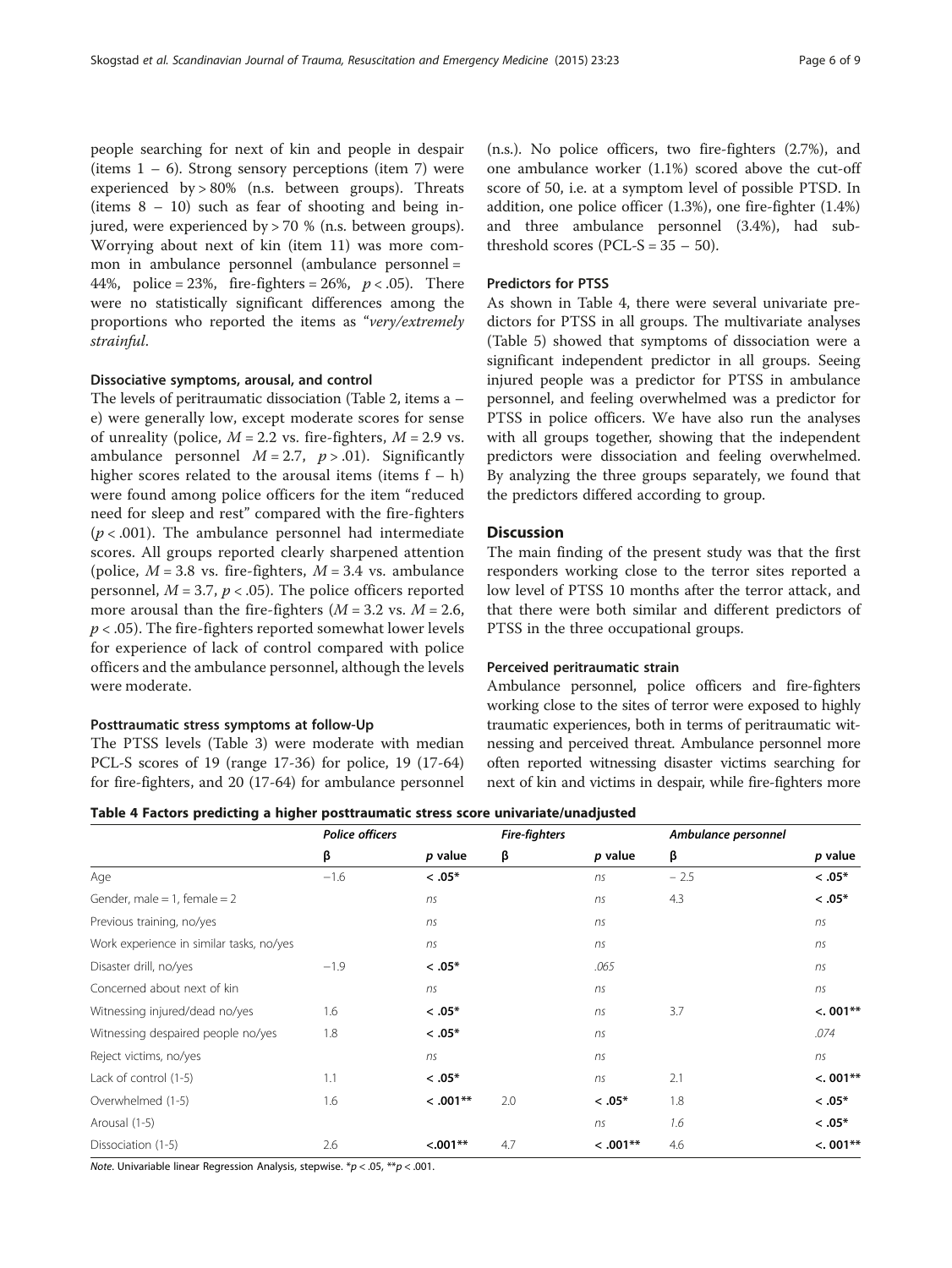|                                            | Ambulance personnel |             |              | <b>Police officers</b> |     |             | <b>Fire-fighters</b> |                |      |             |     |                |
|--------------------------------------------|---------------------|-------------|--------------|------------------------|-----|-------------|----------------------|----------------|------|-------------|-----|----------------|
|                                            |                     | 95% CI      | $\mathbf{t}$ | <i>p</i> value         | ß   | 95% CI      | $\mathbf{t}$         | <i>p</i> value | Beta | 95% CI      |     | <i>p</i> value |
| Witnessing injured/dead no/yes 2.5 0.7-4.3 |                     |             | 2.8          | $<.05*$                |     |             |                      |                |      |             |     |                |
| Overwhelmed (1-5)                          |                     |             |              |                        | 12  | $0.4 - 2.0$ | 31                   | $< 0.05*$      |      |             |     |                |
| Dissociation (1-5)                         | -42                 | $2.8 - 5.7$ | 5.8          | $<.05*$                | 1.6 | $0.1 - 3.1$ | 2.1                  | $< 0.05*$      | 5.1  | $2.4 - 7.7$ | 3.8 | $< 0.01**$     |

<span id="page-6-0"></span>Table 5 Factors predicting a higher posttraumatic stress score multivariate/adjusted

Note. Linear regression analysis, stepwise CI: confidence interval.  $*p < .05$ ,  $**p < .001$ .

often reported witnessing loose body parts, dead bodies and to have had physical contact with dead people. Over 80% in all groups reported to have had strong sensory perceptions, and among ambulance personnel 13% scored this as very/extremely strainful. In addition, more than 70% reported peritraumatic threat in terms of fear of shooting, being injured or other risks. Despite witnessing potentially traumatic situations and perceiving peritraumatic threat, few reported this as very/extremely strainful, but more often by ambulance personnel.

After the tsunami in 2004, witnessing experiences were assessed in a study of Norwegian personnel working in the disaster-area [[12\]](#page-8-0). More first responders working after the terror attacks in Norway reported witness experiences compared to personnel working after the tsunami. Even so, they more seldom assessed the experience as very/extremely strainful. The tsunami group was more heterogenic, including police, health care personnel but also journalists, travel agency personnel etc., some of these were probably not trained for working in disaster areas. They also worked in unfamiliar circumstances in a foreign country. Even though perceived peritraumatic strain was experienced by a substantial proportion of the first responders after the terror attacks, few reported this as very/ extremely strainful, implying an ability to stay focused during the rescue work. This may be a result of previous training and work experience, and perhaps working in more familiar surroundings and with known colleges.

Previous studies have shown that repeated exposure may be a risk factor for PTSD [[7\]](#page-8-0). Norwegian first responders are exposed to trauma during their everyday work, but they might be exposed to less severe events compared with some of their colleagues in other countries. The attacks on July 22, 2011 had a short duration and did not involve persistent threats for many hours or days. The person responsible for the acts of terror was arrested during the rescue operation.

#### Prevalence of PTSS

First responders were exposed to highly traumatic experiences, but reported a low prevalence of possible PTSD (1.3%), and with no significant difference between the three groups. These results agree well with the findings after the tsunami in 2004 [[12\]](#page-8-0) and with those reported after the terror attack in Madrid [\[18\]](#page-8-0). The latter study

reported a 1.3% prevalence of PTSD in police officers two months after the attack. In contrast, after the World Trade Centre (WTC) attack, 11% of the rescue-, recovery-, and clean-up workers were considered to suffer from PTSD [\[19\]](#page-8-0), a similar prevalence was found after the Oklahoma bombing (13%) [\[20](#page-8-0)]. Somewhat lower prevalence was reported in police officers after the WTC attack (5.4%) [\[8](#page-8-0)], and in the London Ambulance Service after the London bombings (6%) [\[21\]](#page-8-0). These terror attacks represent different circumstances: in London three underground stations and a bus were attacked; in Oklahoma and New York City, buildings were destroyed. Many peers were injured and some killed especially in the 9/11 attacks, but in both events rescue personnel were working inside of collapsing constructs, with dust, fire and dangerous substances. In Madrid, four trains were bombed, despite of this the sites were perhaps more secure and comprehensible being in daylight. In Norway one terror site was cleared before the next was attacked. In addition there were sufficient recourses and personnel. The great support from politicians and the general population may have been rewarding and reflected by the low prevalence of PTSS. In addition, the first responders were only involved in actions that are socially accepted and valued.

Previous studies have reported a higher level of distress and PTSS among ambulance personnel compared with other groups of rescue workers [\[4\]](#page-8-0). It has been hypothesized that this may be related to greater pressure and stress in their everyday work settings, and closer contact with victims, which may foster a process of identification. In our study, however, there were no significant differences between the groups in terms of PTSS. The higher prevalence in studies of everyday work-stress may be explained by ambulance personnel handling seriously injured and dead victims after e.g. motor vehicle accidents while the police officers working at the same site are securing traffic etc. (more distant). In an ongoing terror act, the circumstances are more similar between the groups of first responders.

Some studies have questioned whether a more inclusive and dimensional conceptualization of PTSD is required, particularly for rescue workers, because operational definitions and conventional screening cut-off points may underestimate the psychological burden of this population. Thus,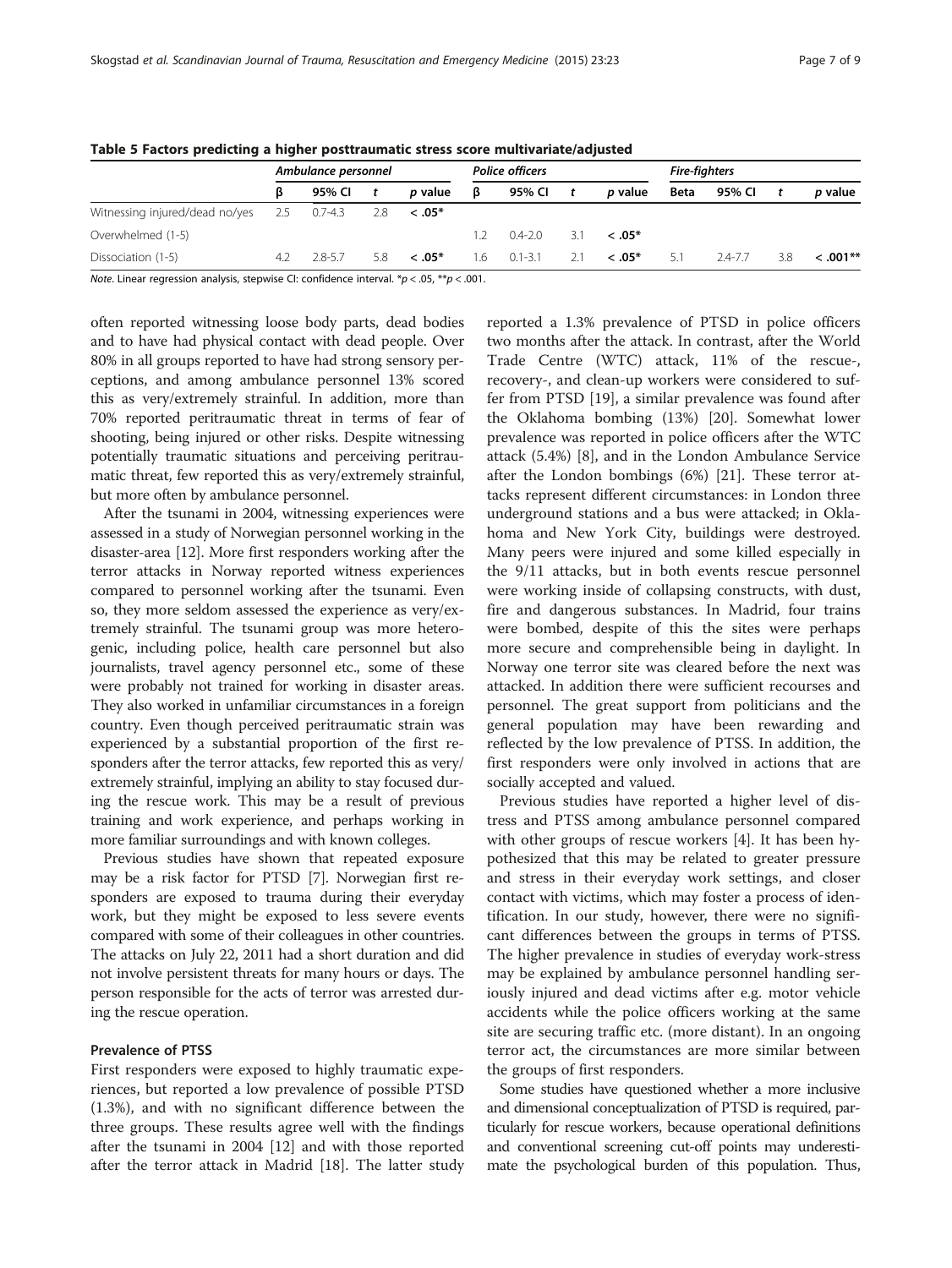even if there is a low prevalence of full PTSD, there are more subjects with stress related symptoms and functional impairment that may call for professional help.

#### Predictors of PTSS

Dissociation was an independent predictor of PTSS in all groups, which agrees with a previous overview [[22](#page-8-0)]. Witnessing injured victims was another independent predictor of PTSS in ambulance personnel. Ambulance personnel's primary work task was to perform medical first aid, and thus, both witnessing serious injuries, and having physical contact with injured people. This may trigger symptoms of dissociation. A high proportion of fire-fighters reported to have physical contact with deceased victims, and perhaps a need for psychological distance. This may be one explanation of dissociation as an independent predictor in this group.

Feeling overwhelmed was an independent predictor of PTSS in police officers. Lack of resources, equipment, and personnel during rescue operations are risk factors for PTSD [[6](#page-8-0)]. Equipment and personnel were available during the terror events in Norway, which indicates that the first responders were able to help those who were in need. The police officers reported to have less resources compared to the other groups. Ongoing shooting, and challenges for the police at Utøya Island may explain a feeling of being overwhelmed. The police received some criticism after the events, whereas the ambulance personnel and fire-fighters generally were praised. This may have influenced the responses from the police officers.

#### Strengths and limitations

The response rates were moderate to very good  $(51 - 82\%)$ . Even though we cannot know the true response rate, we feel confidant that it is satisfactory, and that our main conclusions are valid.

Some of the instruments were designed specifically for this study, whereas most were developed by the Norwegian Centre of Violence and Traumatic Stress Studies, and are published elsewhere. The use of a validated questionnaire such as the PCL-S was a strength. Conducting interviews, which might yield additional information, would strengthen the study, but this would require considerable investment. However, it is unlikely that this would have changed our main finding that the level of posttraumatic stress was low.

Men dominated the professional groups involved in our study, which may be associated with a tendency to underreport symptoms that are not considered to be "masculine." This may indicate that the reported levels of the symptoms are minimum values. People on sick leave might not have received the questionnaires, which may have biased the results. Data not presented here, show a low rate of sick leave. It is possible that some of the non-responders were on sick leave, which may have

biased towards a slight underestimation of the PTSS level. However, the level of PTSS was very low, so it is unlikely that this would have been a major bias. We did not perform assessments of coping styles, personality traits, or previous or current psychiatric problems. In addition, we did not measure marital status or educational levels of the participants, or whether they had lost someone close during the attacks.

The participants completed the questionnaire only once, at 8–11 months after the event. Time can be a significant moderator of predictors. A meta-analysis of the predictors of PTSD [\[9\]](#page-8-0) showed that the average effect size was greater for two predictors; life threat and peritraumatic dissociation, in studies where six months to three years had elapsed since the trauma. We only had one measurement point and were unable to study changes over time. It is likely that the levels of symptoms would have been higher shortly after the event. Thus, it may be considered a weakness of this study that we did not conduct a prospective design with at least two time points. On the other hand, a prospective design could not be anonymous, and would probably have lowered the response rate. By determining the symptoms after almost one year, we obtained data that demonstrated the long-term effects of the event.

#### Clinical implications

The low rates of possible PTSD and PTSS indicate that the first responders who participated were quite resilient. The low levels of stress after such a serious event may also indicate that preparedness, training, leadership with clear roles as well as peer-support have been functioning. These factors should be studied in future research. Rescue workers with symptoms of distress should be identified, primarily by leaders and colleagues to get support and if necessary mental health services.

#### Conclusions

First responders who participated in the rescue operations on July 22, 2011 were exposed to deaths, injuries, and destruction, but very few reported that this was a highly stressful experience. They reported low levels of dissociation during the events, but symptoms of dissociation were found to be the most important predictors of posttraumatic stress symptoms. The prevalence of possible PTSD was very low compared with most results reported in previous studies of terror attacks.

#### Competing interests

The authors declare that they have no competing interests.

#### Authors' contributions

LS and OE conceived and designed the study. LS collected the data, and drafted the manuscript. AMF, LS and OE performed the analysis. All authors critically performed interpretation and revision, and approved the final manuscript.